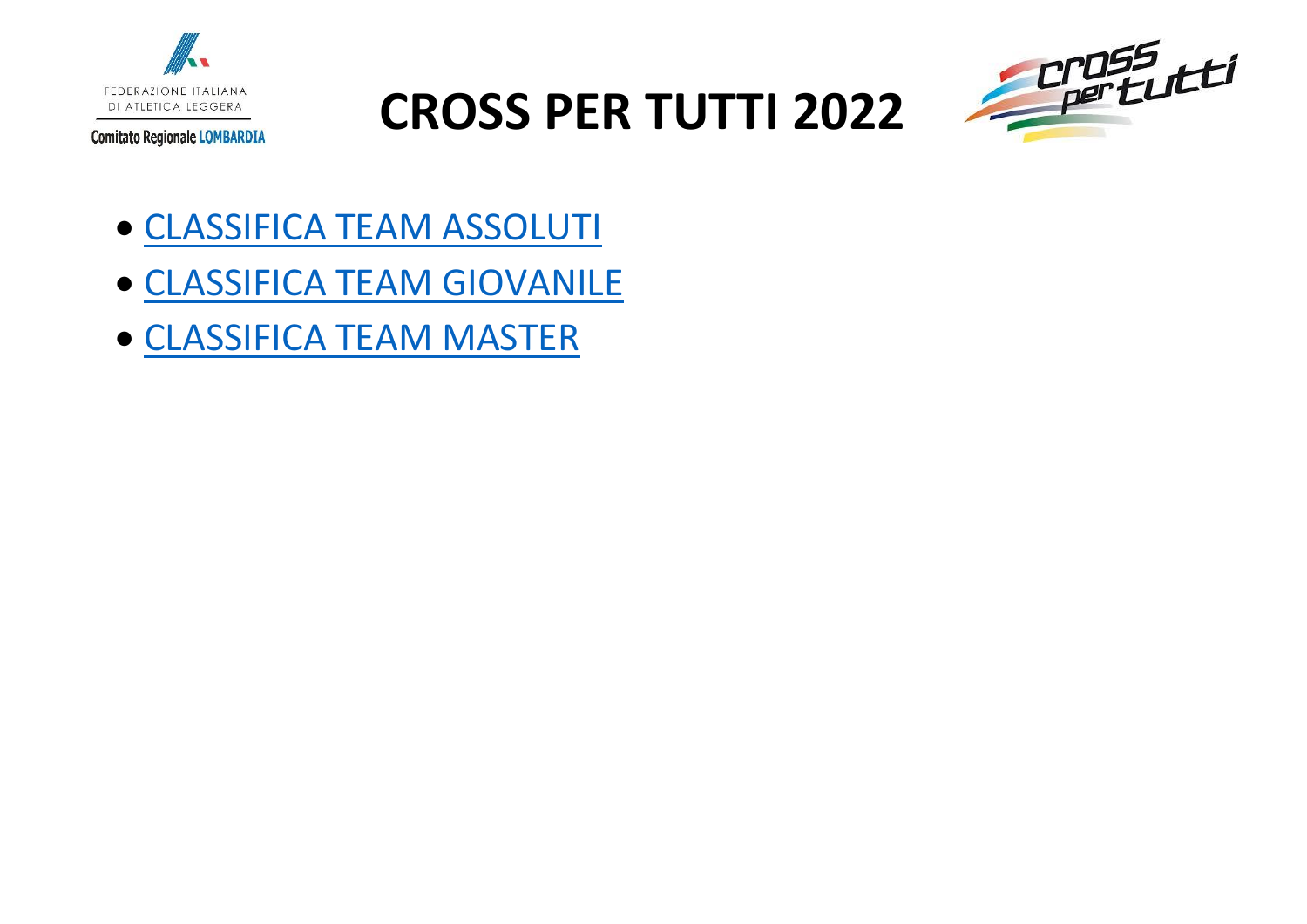



<span id="page-1-0"></span>

|                       | <b>CLASSIFICA ASSOLUTI M/F</b>        |                                                |                                         |                                              |                                                   |                                          |                                                |               |  |
|-----------------------|---------------------------------------|------------------------------------------------|-----------------------------------------|----------------------------------------------|---------------------------------------------------|------------------------------------------|------------------------------------------------|---------------|--|
|                       |                                       | $1^{\wedge}$                                   | $2^{\Lambda}$                           | $3^$                                         | $4^{\wedge}$                                      | $5^{\prime}$                             | $6^$                                           |               |  |
|                       | <b>TEAM</b>                           | <b>PROVA</b><br><b>CANEGRATE</b><br>23/01/2022 | <b>PROVA</b><br>CESANO M.<br>30/01/2022 | <b>PROVA</b><br><b>LISSONE</b><br>06/02/2022 | <b>PROVA</b><br><b>CINISELLO B.</b><br>20/02/2022 | <b>PROVA</b><br>PADERNO D.<br>27/02/2022 | <b>PROVA</b><br><b>BRUGHERIO</b><br>06/03/2022 | <b>TOTALE</b> |  |
| 1                     | MI352 - EUROATLETICA 2002             | 88                                             | 64                                      | 168                                          | 70                                                | 178                                      | 126                                            | 694           |  |
| 2                     | MI774 - TEAM-A LOMBARDIA              | 30                                             | 147                                     | 93                                           | 102                                               | 105                                      | 130                                            | 607           |  |
| 3                     | MI077 - CUS PRO PATRIA MILANO         | 25                                             | 33                                      | 145                                          | 40                                                | 176                                      | 176                                            | 595           |  |
| $\boldsymbol{\Delta}$ | MI089 - PRO SESTO ATL.                | 51                                             | 23                                      | 82                                           | 187                                               | 56                                       | 173                                            | 572           |  |
| 5                     | MI759 - LA FENICE                     | 35                                             | 67                                      | 84                                           | 45                                                | 118                                      | 110                                            | 459           |  |
| 6                     | MI311 - AZZURRA GARBAGNATE M.SE       | 40                                             | 61                                      | 79                                           | 56                                                | 93                                       | 97                                             | 426           |  |
| 7                     | MI218 - N.ATL. FANFULLA LODIGIANA     | 69                                             | 34                                      | 84                                           | 50                                                | 104                                      | 78                                             | 419           |  |
| 8                     | MI102 - P.B.M. BOVISIO MASCIAGO       | 40                                             | 51                                      | 110                                          | 56                                                | 120                                      | 29                                             | 406           |  |
| 9                     | MI798 - MILANO ATLETICA               | 8                                              | 64                                      | 77                                           | 72                                                | 101                                      | 20                                             | 342           |  |
| 10                    | MI903 - FORTI E LIBERI MONZA 1878 ASD | 19                                             | 32                                      | 63                                           | 34                                                | 64                                       | 62                                             | 274           |  |
| 11                    | MI032 - POL. TEAM BRIANZA LISSONE     | 3                                              | 30                                      | 66                                           | 36                                                | 56                                       | 29                                             | 220           |  |
| 12                    | MI307 - C.B.A. CINISELLO BALSAMO ATL. | $\overline{7}$                                 | 6                                       | 11                                           | 56                                                | 77                                       | 58                                             | 215           |  |
| 13                    | PV110 - ATL. CENTO TORRI PAVIA        | 25                                             | 34                                      | 20                                           | 59                                                | 50                                       | $\mathbf 0$                                    | 188           |  |
| 14                    | MI214 - ATL, VIS NOVA GIUSSANO        | 32                                             | 29                                      | 53                                           | $\overline{0}$                                    | 43                                       | 20                                             | 177           |  |
| 15                    | VA123 - CUS INSUBRIA VARESE COMO      | 0                                              | 72                                      | $\mathbf{0}$                                 | 13                                                | 88                                       | $\mathbf{0}$                                   | 173           |  |
| 16                    | MI215 - U.S. S.VITTORE O. 1906        | 26                                             | $\mathbf 0$                             | 28                                           | 36                                                | 42                                       | 19                                             | 151           |  |
| 17                    | MI670 - DK RUNNERS MILANO             | 38                                             | 33                                      | 16                                           | $\Omega$                                          | 51                                       | 6                                              | 144           |  |
| 18                    | MI770 - ATLETICA MENEGHINA            | 29                                             | 15                                      | 21                                           | 42                                                | 14                                       | 21                                             | 142           |  |
| 19                    | MI719 - POL. CIRCOLO GIOVANILE BRESSO | 0                                              | 12                                      | 28                                           | 11                                                | 42                                       | 35                                             | 128           |  |
| 20                    | MI221 - BRACCO ATLETICA               | $\overline{2}$                                 | 30                                      | 34                                           | $\overline{2}$                                    | 44                                       | 14                                             | 126           |  |
| 21                    | MI477 - FRIESIAN TEAM                 | 9                                              | 56                                      | 11                                           | 18                                                | 12                                       | $\mathbf 0$                                    | 106           |  |
| 22                    | MI618 - ABC PROGETTO AZZURRI          | 23                                             | $\mathbf 0$                             | $\overline{0}$                               | 34                                                | 33                                       | $\mathbf{0}$                                   | 90            |  |
| 23                    | MI053 - U.S. VIRTUS BINASCO ATL.      | 9                                              | $\mathbf 0$                             | 16                                           | $\overline{7}$                                    | 25                                       | 20                                             | 77            |  |
| 24                    | BG003 - ATL. BERGAMO 1959 ORIOCENTER  | $\mathbf{0}$                                   | $\mathbf 0$                             | $\mathbf{0}$                                 | $\Omega$                                          | 76                                       | $\Omega$                                       | 76            |  |
| 25                    | VA121 - PRO PATRIA A.R.C. BUSTO A.    | 43                                             | 0                                       | 14                                           | $\Omega$                                          | 17                                       | 0                                              | 74            |  |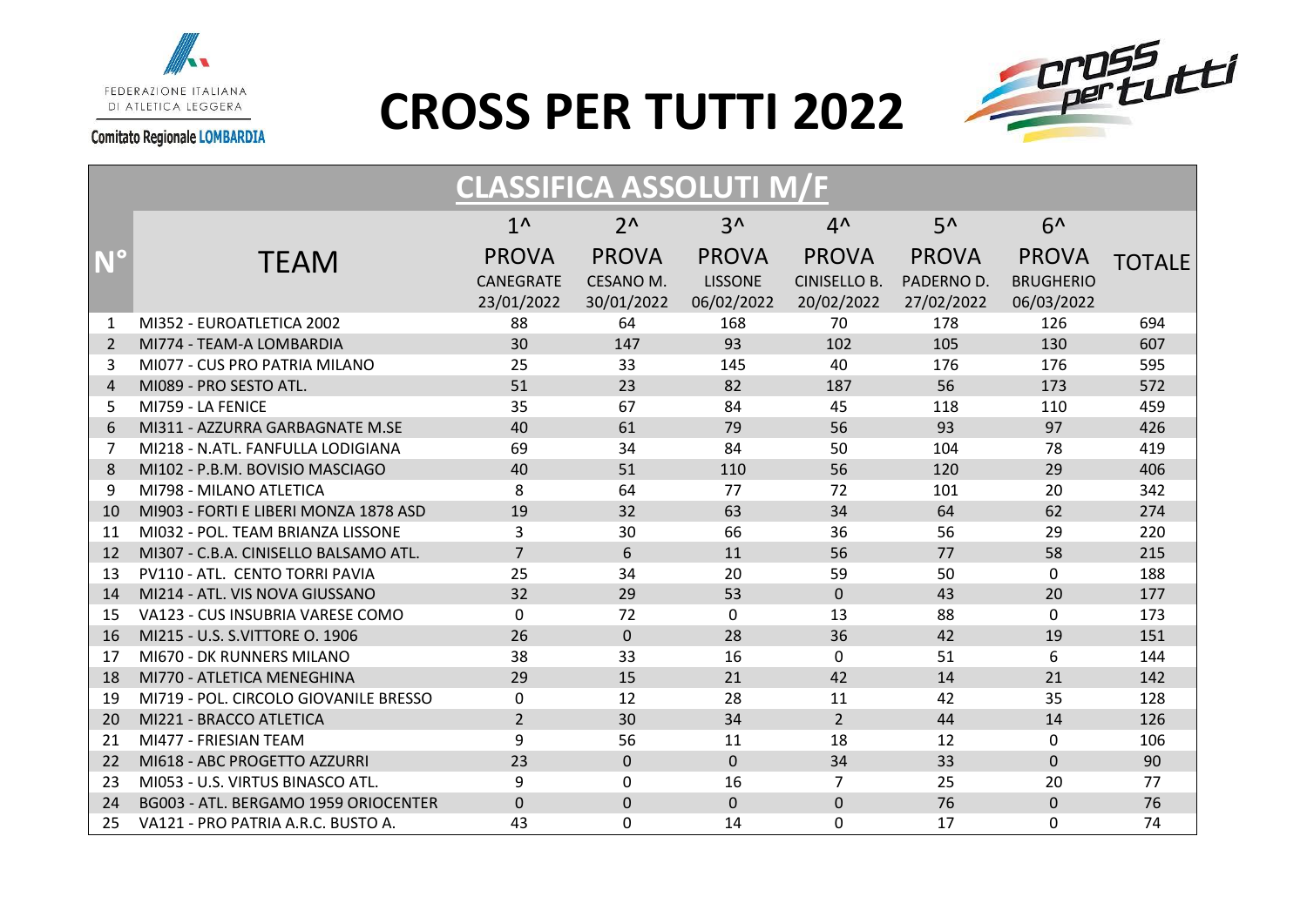

### **CROSS PER TUTTI 2022**



| 26 | MI095 - DAINI CARATE BRIANZA           | $\Omega$       | $\Omega$       | $\Omega$       | $\Omega$     | 36             | 36             | 72 |
|----|----------------------------------------|----------------|----------------|----------------|--------------|----------------|----------------|----|
| 26 | MI242 - ALA ATL. ABBIATEGRASSO         | 0              | 9              | $\Omega$       | 43           | $\Omega$       | 20             | 72 |
| 28 | MI093 - SEZ. ATL. ORATORIO CORNAREDO   | 30             | 3              | 14             | $\Omega$     | 20             | $\overline{2}$ | 69 |
| 29 | BS183 - C.S. S.ROCCHINO                | 0              | $\mathbf{0}$   | $\mathbf{0}$   | $\Omega$     | 59             | $\mathbf{0}$   | 59 |
| 29 | BS521 - FREE-ZONE                      | $\Omega$       | 9              | $\Omega$       | $\mathbf{0}$ | 50             | $\Omega$       | 59 |
| 31 | <b>VC049 - BUGELLA SPORT</b>           | 21             | 10             | $\Omega$       | $\Omega$     | 24             | 0              | 55 |
| 32 | LI035 - ATL.LIBERTAS UNICUSANO LIVORNO | 20             | 9              | $\Omega$       | $\Omega$     | 23             | $\Omega$       | 52 |
| 33 | MI020 - ONDAVERDE ATHLETIC TEAM        | 10             | 4              | $\Omega$       | 18           | 8              | 9              | 49 |
| 34 | MI881 - ASD ORTICA TEAM MILANO         | $\overline{7}$ | 9              | $\overline{7}$ | 13           | $\mathbf{0}$   | 12             | 48 |
| 35 | MI076 - GEAS ATLETICA                  | 6              | 11             | $\mathbf{0}$   | 7            | 11             | 10             | 45 |
| 36 | MI098 - POL. BESANESE                  | $\Omega$       | $\Omega$       | 16             | $\Omega$     | 28             | $\Omega$       | 44 |
| 37 | MI074 - ATL, U.S. NERVIANESE 1919      | $\overline{7}$ | $\mathbf{0}$   | 10             | 4            | 13             | 8              | 42 |
| 38 | MI922 - ATLETICA DESIO ASD             | $\Omega$       | $\Omega$       | 3              | 9            | 14             | 14             | 40 |
| 39 | MI801 - @TLETICA MEDA 014              | 13             | 0              | $\Omega$       | 25           | $\Omega$       | $\Omega$       | 38 |
| 40 | BS319 - ATL. RODENGO SAIANO MICO       | $\Omega$       | $\mathbf{0}$   | 36             | $\Omega$     | $\mathbf 0$    | $\Omega$       | 36 |
| 40 | CO208 - ATL. LECCO-COLOMBO COSTRUZ.    | 0              | 0              | 36             | $\mathbf{0}$ | 0              | 0              | 36 |
| 40 | VA918 - VARESE ATLETICA A.S.D.         | $\Omega$       | $\Omega$       | $\Omega$       | $\Omega$     | 36             | $\Omega$       | 36 |
| 43 | BS082 - POLISPORTIVA G.B. VIGHENZI     | 0              | 8              | 11             | $\Omega$     | 16             | $\mathbf{0}$   | 35 |
| 44 | MI244 - U.S. SANGIORGESE               | 18             | $\Omega$       | 16             | $\Omega$     | $\Omega$       | $\Omega$       | 34 |
| 44 | MI741 - I BOCIA VERANO BRIANZA         | 0              | 10             | 9              | $\Omega$     | $\mathbf{0}$   | 15             | 34 |
| 46 | BG353 - POOL SOC. ATL. ALTA VALSERIANA | $\Omega$       | $\mathbf 0$    | $\mathbf 0$    | 32           | $\Omega$       | $\mathbf{0}$   | 32 |
| 46 | MI062 - VIRTUS GROANE                  | 3              | 3              | 8              | 8            | 10             | $\Omega$       | 32 |
| 48 | CR810 - ASD NUOVA VIRTUS CREMA         | $\Omega$       | $\Omega$       | $\mathbf 0$    | $\mathbf{0}$ | $\mathbf{0}$   | 30             | 30 |
| 49 | AO003 - ATLETICA MONTEROSA FOGU ARNAD  | $\Omega$       | 15             | $\mathbf{0}$   | 14           | 0              | $\Omega$       | 29 |
| 50 | MI419 - ATL. VIGNATE                   | 24             | $\overline{3}$ | $\Omega$       | $\Omega$     | $\Omega$       | $\Omega$       | 27 |
| 51 | MI091 - CENTRO SCHUSTER                | 0              | 3              | 0              | 18           | 0              | 2              | 23 |
| 51 | MI782 - ASD TOP RUN                    | $\Omega$       | $\mathbf{0}$   | $\overline{7}$ | 5            | 11             | $\Omega$       | 23 |
| 53 | MI080 - ATL. RICCARDI MILANO 1946      | 0              | $\mathbf{0}$   | 15             | $\mathbf{0}$ | $\overline{7}$ | $\Omega$       | 22 |
| 53 | VA130 - N. ATL. VARESE                 | $\Omega$       | $\mathbf 0$    | $\Omega$       | $\mathbf{0}$ | 22             | $\mathbf{0}$   | 22 |
| 55 | MI609 - ATLETICRALS2-TEATRO ALLA SCALA | 0              | 0              | $\mathbf 0$    | $\Omega$     | 21             | $\Omega$       | 21 |
| 56 | MI949 - HEY TEAM SSD A R.L.            | $\mathbf{1}$   | $\mathbf{1}$   | $\overline{2}$ | 5            | 4              | $\overline{7}$ | 20 |
| 57 | CN007 - A.S.D.PODISTICA VALLE VARAITA  | 0              | $\Omega$       | $\Omega$       | 19           | 0              | $\Omega$       | 19 |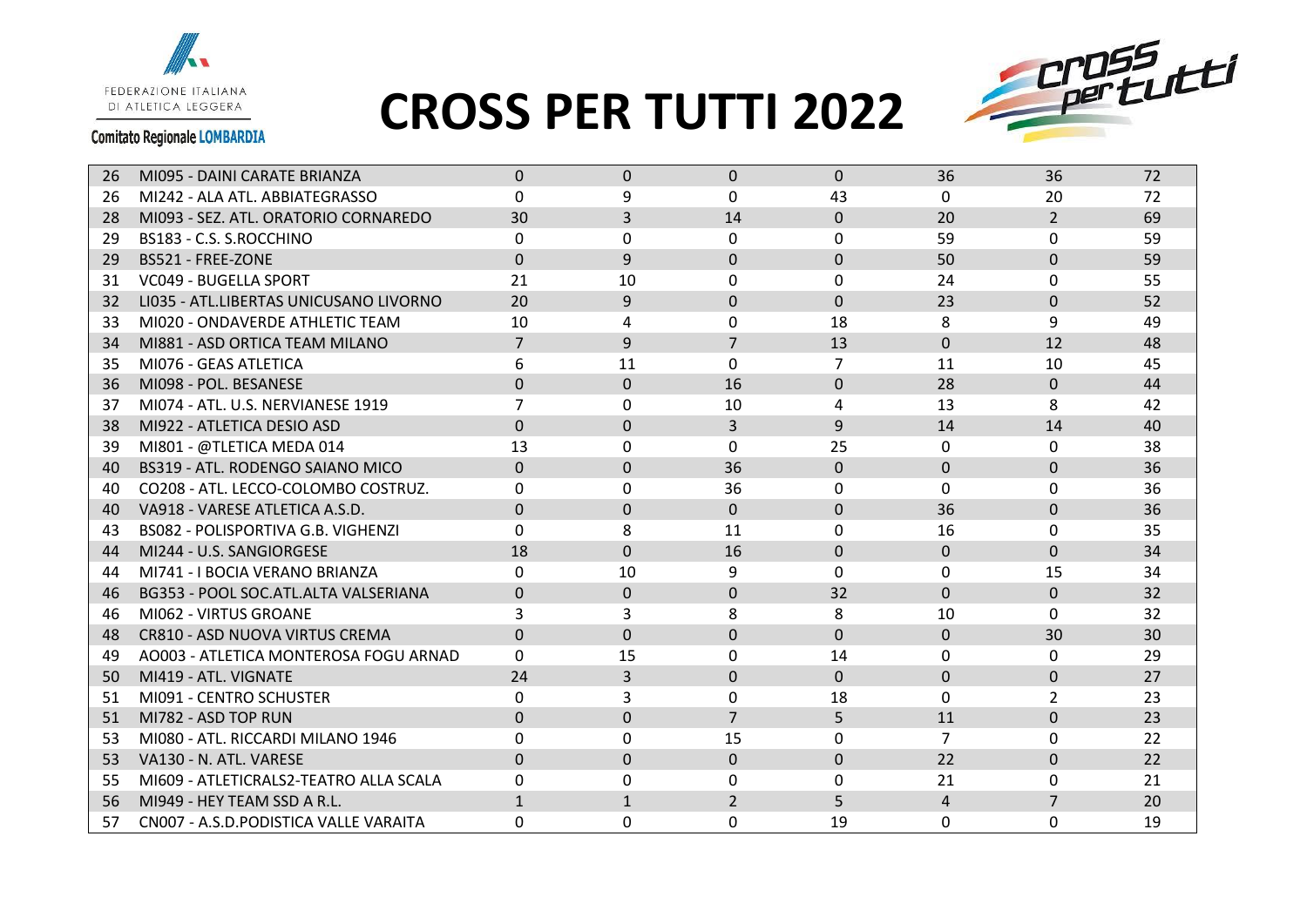

## **CROSS PER TUTTI 2022**



| 58  | VA050 - ATL. CAIRATESE                    | 5            | $\Omega$ | 3            | 5               | $\overline{2}$ | 3              | 18 |
|-----|-------------------------------------------|--------------|----------|--------------|-----------------|----------------|----------------|----|
| 59  | MI094 - POL. CARUGATE                     |              | 0        | $\Omega$     | U               | 0              | 17             | 17 |
| 60  | CR862 - OMBRIANO RUNNING                  | <sup>0</sup> | $\Omega$ | $\Omega$     | $\Omega$        | 8              | $\overline{7}$ | 15 |
| 60. | MI884 - CORRERE OLTRE ASD                 | <sup>0</sup> |          | 6            | 0               | 0              | 6              | 15 |
| 62  | MI161 - ATLETICA P.A.R. CANEGRATE         | 9            | $\Omega$ | $\Omega$     | $\Omega$        | $\Omega$       | $\overline{4}$ | 13 |
| 63  | AO001 - ATLETICA COGNE AOSTA              | 0            | 11       | U            |                 | 0              | <sup>n</sup>   | 11 |
| 63  | <b>BZ006 - ATHLETIC CLUB 96 ALPERIA</b>   | $\Omega$     | 11       | $\Omega$     | 0               | $\Omega$       | 0              | 11 |
| 63  | SO111 - G.P. SANTI NUOVA OLONIO           | 11           | $\Omega$ | <sup>0</sup> | U               | 0              | 0              | 11 |
| 66  | <b>PV245 - ATL. IRIENSE VOGHERA</b>       | $\Omega$     | $\Omega$ | $\Omega$     | 10 <sup>1</sup> | $\Omega$       | $\Omega$       | 10 |
| 66  | TN500 - ATLETICA VALLE DI CEMBRA          | <sup>0</sup> | O        | ŋ            |                 | 10             | 0              | 10 |
| 68  | NO001 - SOCIETA' ATLETICA BELLINZAGO      |              | $\Omega$ | 9            | $\Omega$        | $\Omega$       | $\Omega$       | 9  |
| 68  | PV108 - C.U.S. PAVIA                      | <sup>n</sup> | $\Omega$ | ŋ            |                 | 9              | 0              | q  |
| 70  | <b>BS688 - ATLETICA BRESCIA MARATHON</b>  | 0            | $\Omega$ | 8            | 0               | $\Omega$       | $\Omega$       | 8  |
| 70. | MI504 - A.S.D. MARCIACARATESI             |              | $\Omega$ | <sup>0</sup> |                 | 0              | 0              |    |
| 70. | <b>PV725 - RASCHIANI TRIATHLON PAVESE</b> | 3            | $\Omega$ | $\Omega$     | 5.              | $\Omega$       | $\Omega$       | 8  |
| 73  | CO849 - GR. ESCURS. FALCHI OLGINATESI     |              | 0        |              |                 | 0              | 0              |    |
| 73  | MI867 - POLISPORTIVA SANT'ADELE           |              | $\Omega$ | $\Omega$     | $\Omega$        | $\Omega$       | $\Omega$       |    |
| 75  | CO744 - A.G. COMENSE S.S.D. A R.L.        | 0            | 6        | <sup>0</sup> |                 | 0              | <sup>0</sup>   |    |
| 75  | MI046 - ATL. COGLIATE                     | $\Omega$     | $\Omega$ | $\mathbf{1}$ |                 | 4              | $\Omega$       |    |
| 75  | VA980 - ATLETICA TIGERS                   |              | U        |              |                 | O              | <sup>n</sup>   |    |
| 78  | ZZ001 - ASD ATLETICA TIGERS               | $\Omega$     | $\Omega$ | 5            | $\Omega$        | $\Omega$       | $\Omega$       |    |
| 79  | BS355 - U. ATL. VALTROMPIA                |              | n        | ŋ            |                 | n              |                |    |
| 80  | MI075 - ATLETICA CINISELLO                | $\Omega$     | $\Omega$ | $\Omega$     |                 |                | $\Omega$       |    |
| 81  | CO169 - CANTU' ATLETICA                   |              | 0        | $\Omega$     |                 |                | $\Omega$       |    |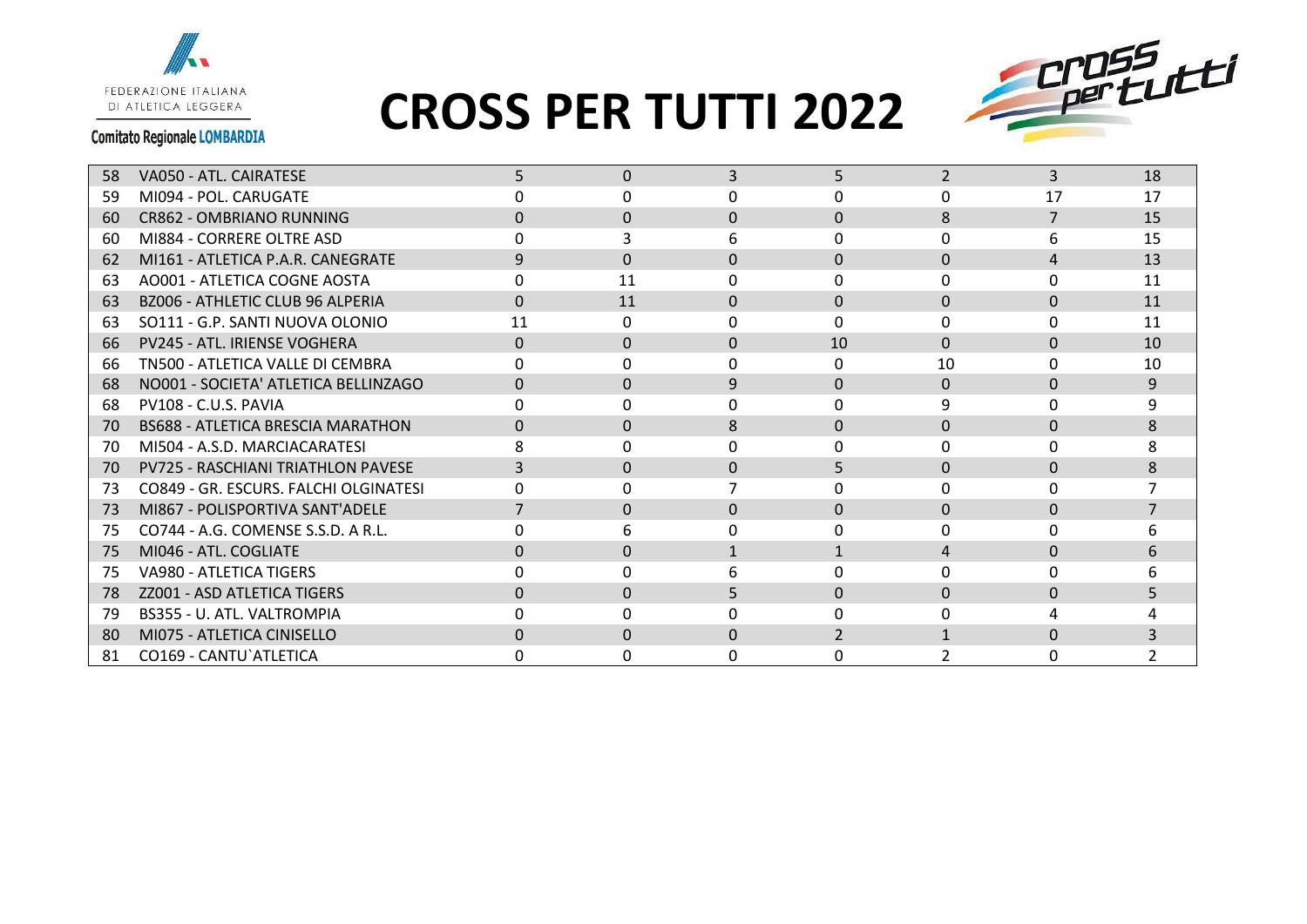

#### **CROSS PER TUTTI 2022**



#### <span id="page-4-0"></span>**CLASSIFICA GIOVANILE M/F N°** TEAM  $1^{\wedge}$ PROVA CANEGRATE 23/01/2022  $2^{\Lambda}$ PROVA CESANO M. 30/01/2022  $3^{\prime}$ PROVA LISSONE 06/02/2022  $4^{\wedge}$ PROVA CINISELLO B. 20/02/2022  $5^{\prime}$ PROVA PADERNO D. 27/02/2022  $6^{\Lambda}$ PROVA BRUGHERIO 06/03/2022 TOTALE 1 MI102 - P.B.M. BOVISIO MASCIAGO 989 2379 4176 5683 6088 3576 22891 2 MI352 - EUROATLETICA 2002 1294 2333 3356 4436 5391 3856 20666 3 MI077 - CUS PRO PATRIA MILANO 813 943 3621 5874 5521 2466 19238 4 MI770 - ATLETICA MENEGHINA 1073 1789 3389 5038 4311 3534 19134 5 MI065 - ATL. CONCOREZZO 754 1569 3177 4287 4550 4194 18531 6 MI214 - ATL. VIS NOVA GIUSSANO 1109 1354 3184 4689 4289 3379 18004 7 MI068 - ATHLETIC CLUB VILLASANTA 264 303 615 5128 4552 5130 15992 8 MI063 - ATL. CESANO MADERNO 223 1396 2686 4229 3689 3305 15528 9 MI087 - 5 CERCHI SEREGNO 676 1084 2358 3701 3289 3128 14236 10 MI062 - VIRTUS GROANE 453 1134 2008 3401 3965 3134 14095 11 MI903 - FORTI E LIBERI MONZA 1878 ASD 877 1241 2496 3684 2654 2794 13746 12 MI330 - ASPES SSD RL 884 954 2461 4110 2966 1545 12920 13 MI922 - ATLETICA DESIO ASD 379 1339 1558 3296 2847 2826 12245 14 MI032 - POL. TEAM BRIANZA LISSONE 624 935 2600 2930 2232 2171 11492 15 MI080 - ATL. RICCARDI MILANO 1946 703 1221 1961 3384 2577 1561 11407 16 MI069 - ATL. CERNUSCO 0 0 1934 4217 0 4693 10844 17 MI820 - RICCARDI ACADEMY ASD 434 1131 1615 2818 2408 2062 10468 18 MI759 - LA FENICE 560 1060 1575 2176 2453 2365 10189 19 MI075 - ATLETICA CINISELLO 453 581 1524 3217 1974 1817 9566 20 MI076 - GEAS ATLETICA 418 473 1044 2526 2535 2294 9290 21 MI311 - AZZURRA GARBAGNATE M.SE 509 755 1715 2075 2429 1683 9166 22 MI095 - DAINI CARATE BRIANZA 297 530 1637 1969 2003 2104 8540 23 MI798 - MILANO ATLETICA 0 762 2180 0 4921 0 7863 24 MI801 - @TLETICA MEDA 014 20 601 1356 1935 2039 1717 7668 25 MI066 - SCUOLA SPORTIVA ATL. PUNTO IT 0 0 1563 1997 0 2746 6306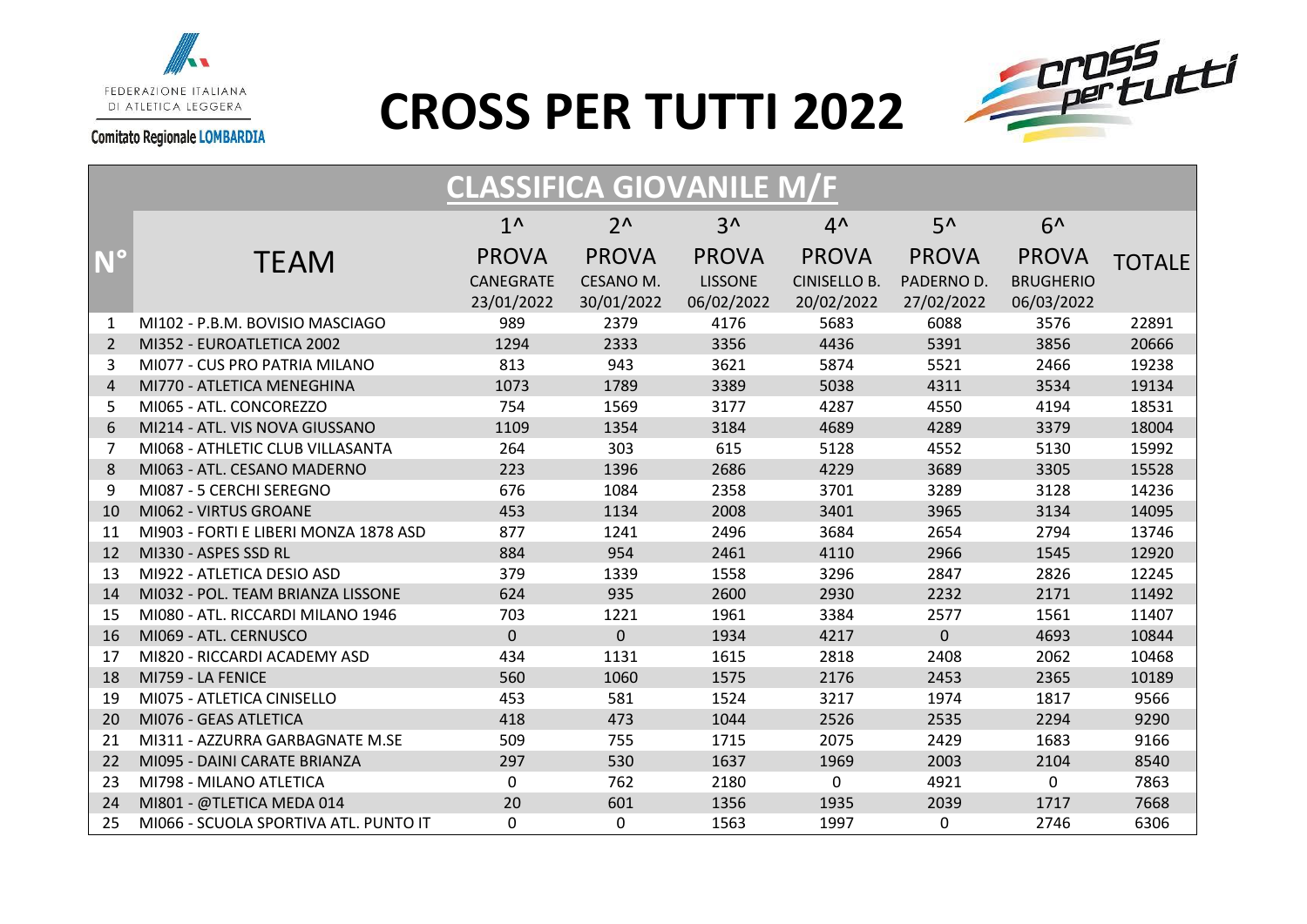



| 26 | MI116 - G.S.A. BRUGHERIO               | 196          | 459          | 1024         | 1269           | 667         | 2004     | 5619 |
|----|----------------------------------------|--------------|--------------|--------------|----------------|-------------|----------|------|
| 27 | MI211 - POL. NOVATE                    | 199          | 483          | 672          | 1701           | 1097        | 1018     | 5170 |
| 28 | MI091 - CENTRO SCHUSTER                | 83           | 627          | 934          | 1769           | 1677        | $\Omega$ | 5090 |
| 29 | MI161 - ATLETICA P.A.R. CANEGRATE      | 273          | 361          | 769          | 1488           | 1123        | 1015     | 5029 |
| 30 | MI719 - POL. CIRCOLO GIOVANILE BRESSO  | $\Omega$     | 353          | 779          | 1285           | 1279        | 1176     | 4872 |
| 31 | MI807 - ATLETICA MELZO                 | $\mathbf{0}$ | 445          | 385          | 1513           | 1076        | 1285     | 4704 |
| 32 | MI098 - POL. BESANESE                  | 46           | 214          | 719          | 1142           | 1200        | 1211     | 4532 |
| 33 | MI710 - ATLETICA MONZA                 | 128          | 59           | 1048         | 1592           | 110         | 1375     | 4312 |
| 34 | MI242 - ALA ATL. ABBIATEGRASSO         | $\Omega$     | $\mathbf{0}$ | $\Omega$     | 1213           | 1150        | 1443     | 3806 |
| 35 | MI392 - ATL. LIMBIATE                  | 257          | 368          | 535          | 720            | 954         | 724      | 3558 |
| 36 | MI335 - ATL. MUGGIO'                   | 341          | 468          | 662          | 478            | 787         | 636      | 3372 |
| 37 | MI046 - ATL. COGLIATE                  | 163          | 403          | 582          | 742            | 742         | 693      | 3325 |
| 38 | MI244 - U.S. SANGIORGESE               | 517          | 422          | 758          | 158            | 1171        | 179      | 3205 |
| 39 | MI158 - ATL. GESSATE                   | 0            | 0            | 0            | 1939           | 17          | 1067     | 3023 |
| 40 | MI307 - C.B.A. CINISELLO BALSAMO ATL.  | $\Omega$     | $\mathbf{0}$ | $\Omega$     | 1420           | 1296        | 230      | 2946 |
| 41 | MI093 - SEZ. ATL. ORATORIO CORNAREDO   | 180          | 258          | 600          | 478            | 516         | 606      | 2638 |
| 42 | CO023 - ATL. ROVELLASCA                | $\Omega$     | 546          | $\Omega$     | 1046           | 932         | $\Omega$ | 2524 |
| 43 | MI477 - FRIESIAN TEAM                  | 32           | 706          | 97           | 226            | 1036        | 332      | 2429 |
| 44 | MI419 - ATL. VIGNATE                   | $\mathbf{0}$ | 421          | $\mathbf 0$  | $\overline{0}$ | $\mathbf 0$ | 1667     | 2088 |
| 45 | CO017 - ATL. TRIANGOLO LARIANO         | 93           | $\Omega$     | $\Omega$     | 1851           | 0           | $\Omega$ | 1944 |
| 46 | MI160 - S.O.I. INVERUNO                | 20           | 0            | 86           | $\mathbf{0}$   | 996         | 810      | 1912 |
| 47 | MI054 - U.S. ATL. VEDANO               | 0            | 0            | 951          | 0              | $\mathbf 0$ | 787      | 1738 |
| 48 | VA476 - ATL. TRADATE                   | $\mathbf{0}$ | $\mathbf 0$  | $\mathbf{0}$ | $\Omega$       | 1724        | $\Omega$ | 1724 |
| 49 | MI609 - ATLETICRALS2-TEATRO ALLA SCALA | 41           | 118          | 152          | 61             | 847         | 274      | 1493 |
| 50 | MI404 - G.S. ZELOFORAMAGNO             | $\Omega$     | $\mathbf 0$  | $\mathbf 0$  | $\mathbf 0$    | $\mathbf 0$ | 1462     | 1462 |
| 51 | MI094 - POL. CARUGATE                  | 0            | 0            | 0            | 0              | 0           | 1280     | 1280 |
| 52 | CO169 - CANTU`ATLETICA                 | $\mathbf 0$  | 307          | $\Omega$     | $\Omega$       | 925         | $\Omega$ | 1232 |
| 53 | VA550 - ATL. GAVIRATE                  | 0            | 0            | $\mathbf 0$  | 0              | 1194        | 0        | 1194 |
| 54 | <b>BS657 - CORRINTIME</b>              | $\Omega$     | $\mathbf 0$  | $\Omega$     | $\Omega$       | 1180        | $\Omega$ | 1180 |
| 55 | MI746 - ATLETICA ALBIATE               | $\mathbf{0}$ | 0            | 413          | 21             | 660         | 37       | 1131 |
| 56 | <b>BG248 - ATL. ESTRADA</b>            | $\Omega$     | $\mathbf 0$  | $\mathbf{0}$ | $\Omega$       | 1001        | 115      | 1116 |
| 57 | VA121 - PRO PATRIA A.R.C. BUSTO A.     | 162          | 0            | 340          | 0              | 462         | 0        | 964  |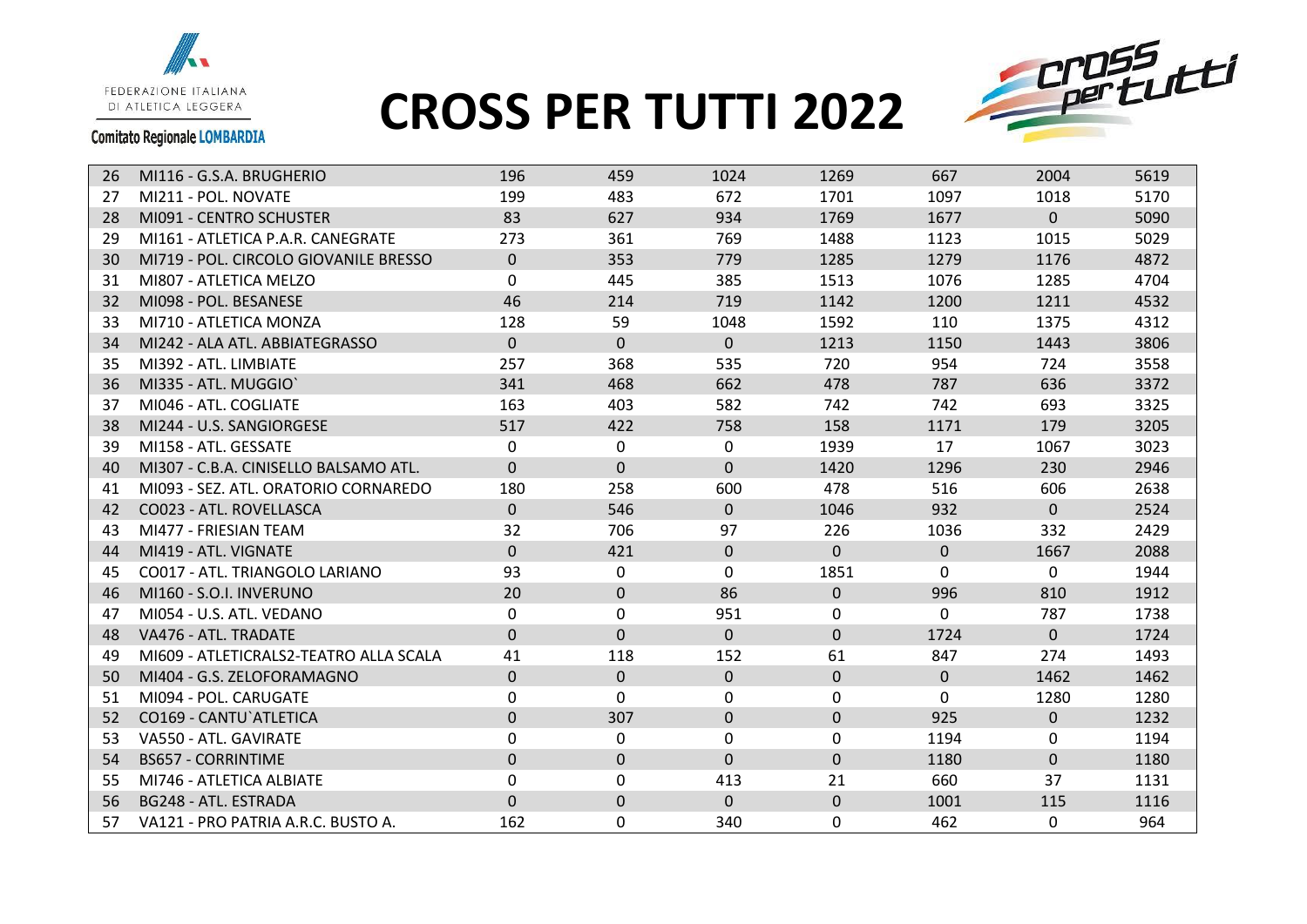

### **CROSS PER TUTTI 2022**



| 58 | MI588 - ATL. GISA                      | 115          | 185          | 342          | $\Omega$       | $\Omega$ | 232          | 874 |
|----|----------------------------------------|--------------|--------------|--------------|----------------|----------|--------------|-----|
| 59 | SO219 - G.P. VALCHIAVENNA              | $\Omega$     | $\Omega$     | $\Omega$     | $\Omega$       | 763      | $\Omega$     | 763 |
| 60 | MI215 - U.S. S.VITTORE O. 1906         | 79           | $\Omega$     | $\Omega$     | 653            | $\Omega$ | $\Omega$     | 732 |
| 61 | VA117 - ATL. MALNATE                   | 48           | 0            | 190          | 0              | 472      | $\mathbf{0}$ | 710 |
| 62 | CO205 - PREMANA                        | 125          | 129          | 178          | $\Omega$       | 152      | $\Omega$     | 584 |
| 63 | VA918 - VARESE ATLETICA A.S.D.         | 0            | $\Omega$     | $\mathbf 0$  | $\mathbf{0}$   | 528      | $\Omega$     | 528 |
| 64 | BS319 - ATL. RODENGO SAIANO MICO       | $\Omega$     | $\Omega$     | $\Omega$     | $\Omega$       | 526      | $\Omega$     | 526 |
| 65 | MI159 - ATL. VANZAGHELLO               | $\Omega$     | $\Omega$     | $\Omega$     | $\Omega$       | 521      | $\Omega$     | 521 |
| 66 | CO824 - UNIONE SPORTIVA DERVIESE A.S.D | 90           | $\mathbf{0}$ | $\mathbf{0}$ | 166            | 232      | $\Omega$     | 488 |
| 67 | BG542 - ATL. BRUSAPORTO                | 0            | 0            | $\mathbf{0}$ | 0              | 382      | $\mathbf{0}$ | 382 |
| 68 | VA119 - ATL, O.S.A. SARONNO LIB.       | $\Omega$     | $\Omega$     | $\mathbf{0}$ | $\Omega$       | 368      | $\Omega$     | 368 |
| 69 | BG232 - POL. ATL. BREMBATE SOPRA       | $\mathbf{0}$ | 0            | $\mathbf{0}$ | 0              | 355      | $\Omega$     | 355 |
| 70 | CR810 - ASD NUOVA VIRTUS CREMA         | $\Omega$     | 112          | $\Omega$     | $\Omega$       | 78       | 156          | 346 |
| 71 | SV072 - TEAM ENDURANCE A.S.D.          | 45           | $\mathbf{0}$ | 75           | 116            | 109      | $\mathbf{0}$ | 345 |
| 72 | VA394 - ATL. ARCISATE                  | $\mathbf{0}$ | 135          | $\mathbf 0$  | $\overline{0}$ | 209      | $\Omega$     | 344 |
| 73 | MI354 - S.I.S. ATL. 86                 | $\Omega$     | $\Omega$     | $\Omega$     | 184            | 63       | 96           | 343 |
| 74 | VA133 - SESTO 76 LISANZA               | $\mathbf{0}$ | $\mathbf{0}$ | $\mathbf{0}$ | $\Omega$       | 336      | $\mathbf{0}$ | 336 |
| 75 | <b>PV245 - ATL. IRIENSE VOGHERA</b>    | $\Omega$     | $\Omega$     | $\Omega$     | $\Omega$       | 304      | $\Omega$     | 304 |
| 76 | VA731 - ATL. GALLARATESE               | 58           | $\Omega$     | 114          | $\Omega$       | 128      | $\Omega$     | 300 |
| 77 | BS355 - U. ATL. VALTROMPIA             | $\Omega$     | 0            | $\mathbf{0}$ | $\Omega$       | 212      | 87           | 299 |
| 78 | CO011 - MERATE ATLETICA PROMOLINE      | $\mathbf{0}$ | $\mathbf{0}$ | $\mathbf{0}$ | $\mathbf{0}$   | 278      | $\mathbf{0}$ | 278 |
| 79 | MI052 - S.G.M. FORZA E CORAGGIO        | 0            | 0            | 0            | 138            | 139      | $\Omega$     | 277 |
| 80 | MI074 - ATL, U.S. NERVIANESE 1919      | 162          | $\Omega$     | $\mathbf{0}$ | 60             | 53       | $\mathbf{0}$ | 275 |
| 81 | MI218 - N.ATL. FANFULLA LODIGIANA      | 0            | $\Omega$     | $\mathbf{0}$ | 83             | 188      | $\mathbf{0}$ | 271 |
| 82 | CO744 - A.G. COMENSE S.S.D. A R.L.     | $\Omega$     | 234          | $\Omega$     | $\Omega$       | $\Omega$ | $\Omega$     | 234 |
| 82 | PV155 - 100 TORRI & VIGEVANO ATL.YOUNG | 64           | 73           | $\mathbf{0}$ | $\mathbf{0}$   | 97       | 0            | 234 |
| 84 | CO035 - C.S. CORTENOVA                 | $\Omega$     | $\mathbf 0$  | $\mathbf{0}$ | $\Omega$       | 216      | $\mathbf{0}$ | 216 |
| 85 | MI322 - A.ATL. CASOREZZO               | 213          | $\Omega$     | $\Omega$     | $\Omega$       | $\Omega$ | $\Omega$     | 213 |
| 86 | VA130 - N. ATL. VARESE                 | $\Omega$     | $\mathbf{0}$ | $\mathbf{0}$ | $\Omega$       | 211      | $\mathbf{0}$ | 211 |
| 87 | VA123 - CUS INSUBRIA VARESE COMO       | $\Omega$     | 203          | $\Omega$     | $\Omega$       | 0        | $\Omega$     | 203 |
| 88 | MI053 - U.S. VIRTUS BINASCO ATL.       | 39           | $\mathbf{0}$ | 55           | 62             | $\Omega$ | 42           | 198 |
| 89 | ZZ000 - POLISPORTIVA VILLA CORTESE     | 175          | 0            | $\Omega$     | 0              | 0        | 0            | 175 |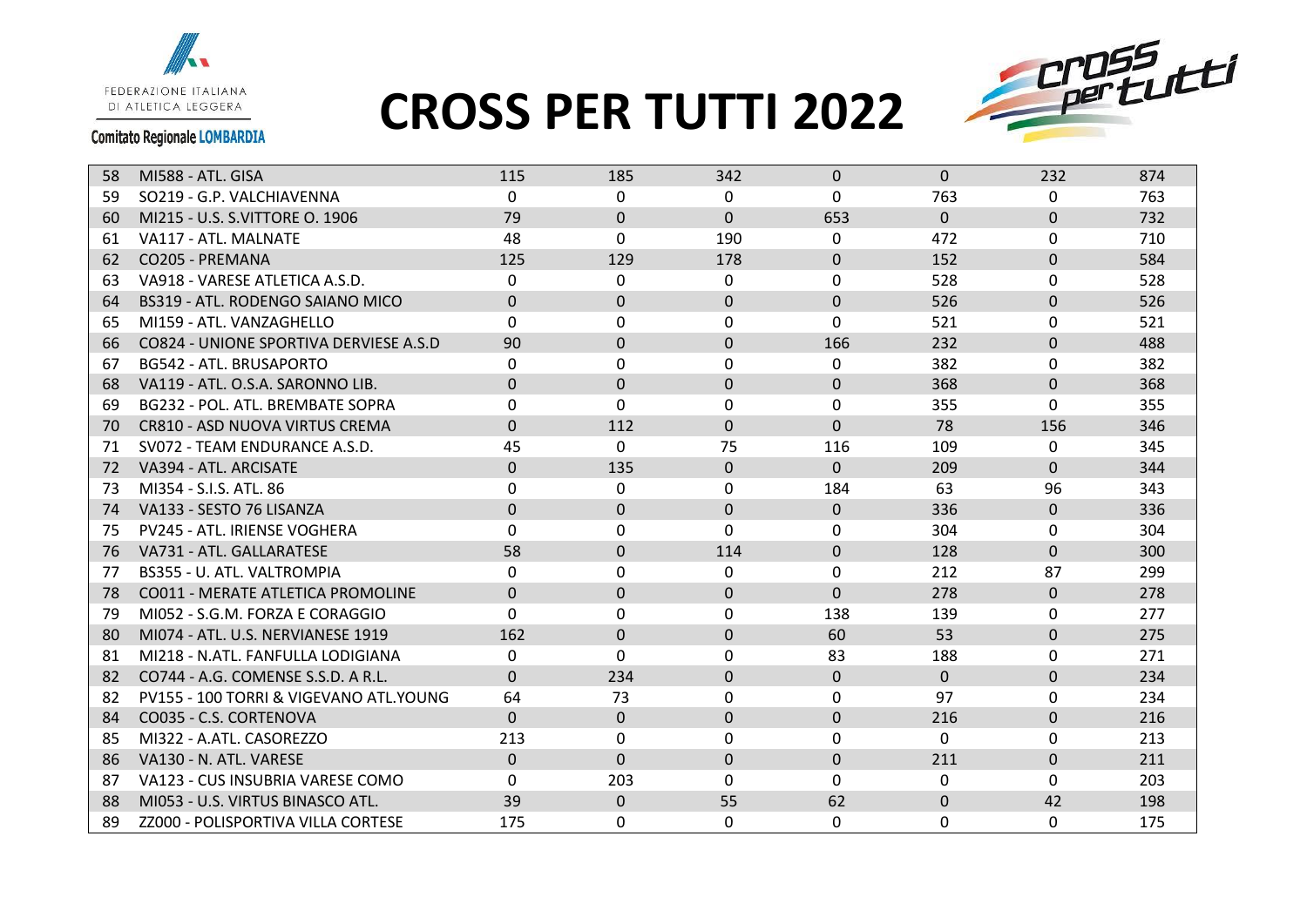



| 90  | BG135 - G. ALPINISTICO VERTOVESE    | $\Omega$     |    |     | $\Omega$ | 150 | 0  | 150 |
|-----|-------------------------------------|--------------|----|-----|----------|-----|----|-----|
| 91  | MI618 - ABC PROGETTO AZZURRI        |              |    |     | 95       | 42  |    | 137 |
| 92  | VA980 - ATLETICA TIGERS             | 0            |    | 132 |          | 0   | 0  | 132 |
| 93  | BG223 - ATL. VALLE BREMBANA         |              |    |     |          | 116 |    | 116 |
| 94  | VA050 - ATL. CAIRATESE              | <sup>0</sup> |    |     |          | 114 | 0  | 114 |
| 95  | CR152 - ATL. CASTELLEONE            |              |    |     |          | 104 |    | 104 |
| 96  | BS278 - ATL. CARPENEDOLO            | $\Omega$     |    |     |          |     | 93 | 93  |
| 97  | VC049 - BUGELLA SPORT               |              | 63 |     |          |     |    | 63  |
| 98  | CO208 - ATL. LECCO-COLOMBO COSTRUZ. | 61           |    |     |          |     | 0  | 61  |
| 99  | MI741 - I BOCIA VERANO BRIANZA      | $\Omega$     | 13 | 17  |          |     | 20 | 50  |
| 100 | MI830 - CORRO ERGO SUM RUNNERS      | $\Omega$     |    |     |          |     | 44 | 44  |
| 101 | ZZ001 - ASD ATLETICA TIGERS         |              |    | 11  |          |     |    | 11  |
| 102 | FF000 - A.S.D. OMERO BERGAMO        |              |    |     |          |     |    |     |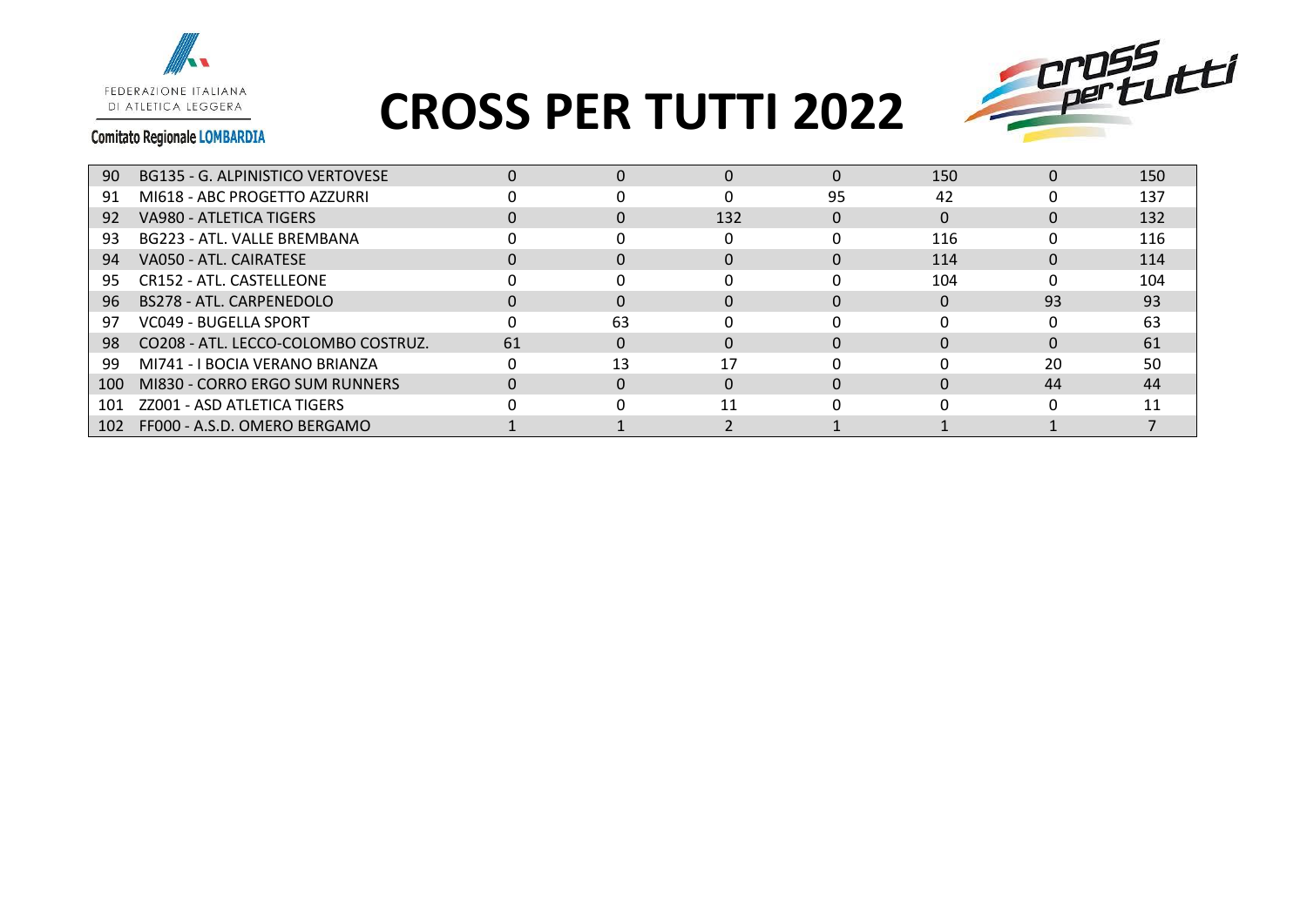



<span id="page-8-0"></span>

|                | <b>CLASSIFICA MASTER M/F</b>                 |                                         |                                         |                                              |                                                   |                                          |                                                |               |  |  |
|----------------|----------------------------------------------|-----------------------------------------|-----------------------------------------|----------------------------------------------|---------------------------------------------------|------------------------------------------|------------------------------------------------|---------------|--|--|
|                |                                              | $1^{\wedge}$                            | $2^{\Lambda}$                           | $3^$                                         | $4^{\prime}$                                      | $5^{\prime}$                             | $6^$                                           |               |  |  |
|                | <b>TEAM</b>                                  | <b>PROVA</b><br>CANEGRATE<br>23/01/2022 | <b>PROVA</b><br>CESANO M.<br>30/01/2022 | <b>PROVA</b><br><b>LISSONE</b><br>06/02/2022 | <b>PROVA</b><br><b>CINISELLO B.</b><br>20/02/2022 | <b>PROVA</b><br>PADERNO D.<br>27/02/2022 | <b>PROVA</b><br><b>BRUGHERIO</b><br>06/03/2022 | <b>TOTALE</b> |  |  |
| 1              | MI352 - EUROATLETICA 2002                    | 166                                     | 189                                     | 251                                          | 256                                               | 274                                      | 310                                            | 1446          |  |  |
| 2              | MI062 - VIRTUS GROANE                        | 111                                     | 106                                     | 162                                          | 194                                               | 189                                      | 224                                            | 986           |  |  |
| 3              | MI075 - ATLETICA CINISELLO                   | 79                                      | 95                                      | 145                                          | 178                                               | 137                                      | 130                                            | 764           |  |  |
| $\overline{4}$ | MI020 - ONDAVERDE ATHLETIC TEAM              | 156                                     | 104                                     | 12                                           | 113                                               | 188                                      | 178                                            | 751           |  |  |
| 5              | MI102 - P.B.M. BOVISIO MASCIAGO              | 46                                      | 81                                      | 47                                           | 111                                               | 106                                      | 55                                             | 446           |  |  |
| 6              | MI311 - AZZURRA GARBAGNATE M.SE              | 29                                      | 41                                      | 52                                           | 82                                                | 61                                       | 49                                             | 314           |  |  |
| 7              | MI265 - ROAD RUNNERS CLUB MILANO             | 28                                      | 0                                       | 23                                           | 11                                                | 42                                       | 144                                            | 248           |  |  |
| 8              | MI296 - ATL. LAMBRO MILANO                   | 27                                      | 26                                      | 28                                           | 65                                                | 20                                       | 68                                             | 234           |  |  |
| 9              | MI093 - SEZ. ATL. ORATORIO CORNAREDO         | 30                                      | 36                                      | 19                                           | 26                                                | 45                                       | 56                                             | 212           |  |  |
| 10             | CO790 - TEAM PASTURO ASD                     | 30                                      | 23                                      | 37                                           | 39                                                | 44                                       | 36                                             | 209           |  |  |
| 11             | CO208 - ATL. LECCO-COLOMBO COSTRUZ.          | 28                                      | 28                                      | 31                                           | 34                                                | 33                                       | 30                                             | 184           |  |  |
| 12             | <b>CO780 - SOCIETA ESCURSIONISTI CIVATES</b> | 26                                      | 27                                      | 30                                           | 36                                                | 32                                       | 31                                             | 182           |  |  |
| 13             | MI706 - CIRCOLO ATL.GUARDIA DI FINANZA       | 28                                      | 28                                      | 28                                           | 34                                                | 30                                       | 33                                             | 181           |  |  |
| 14             | <b>BG472 - RUNNERS BERGAMO</b>               | $\mathbf 0$                             | $\mathbf 0$                             | 42                                           | 43                                                | 46                                       | 48                                             | 179           |  |  |
| 15             | RR000 - RUN CARD                             | 30                                      | 25                                      | 44                                           | 22                                                | 18                                       | 26                                             | 165           |  |  |
| 16             | MI307 - C.B.A. CINISELLO BALSAMO ATL.        | 24                                      | 25                                      | 23                                           | 27                                                | 27                                       | 33                                             | 159           |  |  |
| 17             | MI032 - POL. TEAM BRIANZA LISSONE            | 18                                      | 24                                      | 33                                           | 35                                                | 33                                       | 13                                             | 156           |  |  |
| 18             | MI215 - U.S. S.VITTORE O. 1906               | 26                                      | $\mathbf 0$                             | 26                                           | 32                                                | 31                                       | 35                                             | 150           |  |  |
| 19             | VA128 - ATL. SAN MARCO U.S. ACLI             | 24                                      | 25                                      | 27                                           | 33                                                | 0                                        | 28                                             | 137           |  |  |
| 20             | MI210 - S.CLUB LIB. SESTO                    | 18                                      | 19                                      | 21                                           | 26                                                | 24                                       | 27                                             | 135           |  |  |
| 21             | MI770 - ATLETICA MENEGHINA                   | 27                                      | 18                                      | 33                                           | 29                                                | 12                                       | 12                                             | 131           |  |  |
| 22             | MI759 - LA FENICE                            | $\mathbf 0$                             | 8                                       | 19                                           | 48                                                | 16                                       | 34                                             | 125           |  |  |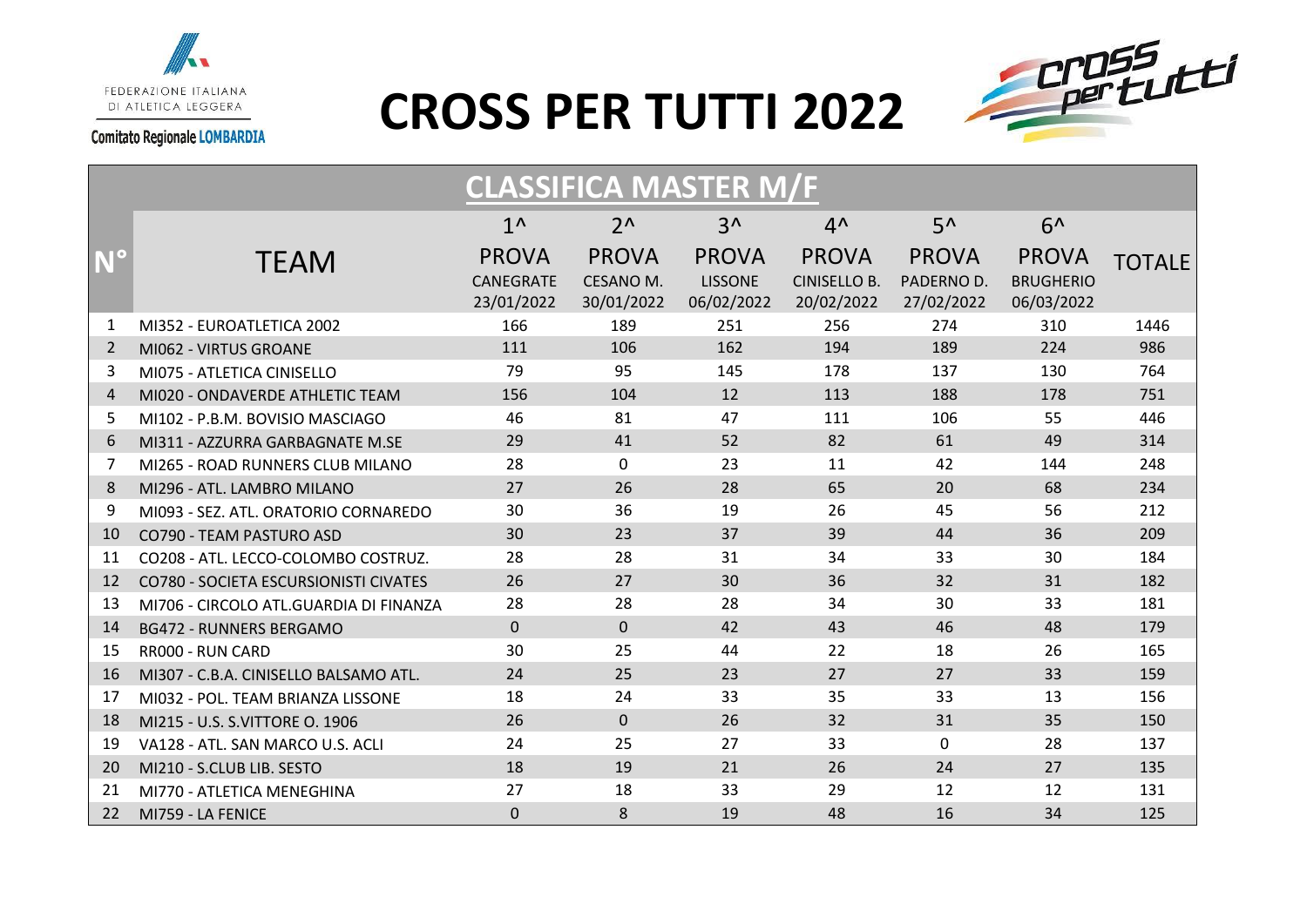



#### **Comitato Regionale LOMBARDIA**

 $\blacksquare$ 

| 23 | MI831 - RUNNERS LEGNANO SSD ARL        | 19           | 18             | 24           | 17             | 14             | 28           | 120 |
|----|----------------------------------------|--------------|----------------|--------------|----------------|----------------|--------------|-----|
| 24 | MI189 - ATL. AMBROSIANA                | 11           | 16             | 30           | 16             | 18             | 28           | 119 |
| 25 | MI963 - OPERA RUNNERS A.S.D.           | 9            | 13             | 16           | 23             | 27             | 28           | 116 |
| 26 | BG005 - ATL. PRESEZZO                  | $\Omega$     | 21             | 26           | 29             | $7^{\circ}$    | 31           | 114 |
| 26 | MI095 - DAINI CARATE BRIANZA           | $\Omega$     | $\mathbf{0}$   | 29           | 54             | 31             | $\Omega$     | 114 |
| 28 | VA119 - ATL. O.S.A. SARONNO LIB.       | 20           | 20             | 21           | 25             | 25             | $\Omega$     | 111 |
| 29 | MI053 - U.S. VIRTUS BINASCO ATL.       | 27           | 0              | 29           | 38             | $\overline{7}$ | 8            | 109 |
| 29 | MI687 - PODISMO MUGGIANO               | $\mathbf{0}$ | 26             | 27           | 29             | 27             | $\Omega$     | 109 |
| 31 | MI704 - MONZA MARATHON TEAM - A.S.D.   | 12           | 14             | 16           | 19             | 21             | 22           | 104 |
| 32 | MI922 - ATLETICA DESIO ASD             | 19           | 17             | $\mathbf{0}$ | 18             | 22             | 23           | 99  |
| 33 | MI710 - ATLETICA MONZA                 | 11           | 15             | 17           | 18             | 16             | 20           | 97  |
| 34 | MI335 - ATL. MUGGIO'                   | 31           | 32             | 12           | 12             | $\Omega$       | $\mathbf{0}$ | 87  |
| 35 | MI670 - DK RUNNERS MILANO              | 10           | 9              | 22           | $\overline{7}$ | 37             | $\Omega$     | 85  |
| 36 | SO115 - ATL. ALTA VALTELLINA           | 12           | $\Omega$       | 16           | 20             | 18             | 18           | 84  |
| 37 | CO548 - S.E.V. VALMADRERA              | 9            | 11             | 12           | 8              | 13             | 22           | 75  |
| 38 | MI077 - CUS PRO PATRIA MILANO          | 20           | 12             | 10           | 8              | 21             | $\mathbf{0}$ | 71  |
| 39 | RM375 - A.S.D. VEGAN POWER TEAM        | 14           | 13             | $\Omega$     | 12             | 16             | 15           | 70  |
| 40 | <b>BS562 - ATL. PARATICO</b>           | $\mathbf{0}$ | 17             | 4            | $\overline{7}$ | 29             | 8            | 65  |
| 41 | VA193 - G.A.P. SARONNO                 | 0            | 0              | 31           | 32             | 0              | 0            | 63  |
| 42 | MI068 - ATHLETIC CLUB VILLASANTA       | $\mathbf{1}$ | $\mathbf{0}$   | $\mathbf{0}$ | 18             | 18             | 25           | 62  |
| 43 | MI489 - ATL, V.C.A. MILANO             | 0            | $\mathbf{0}$   | $\Omega$     | 31             | 0              | 29           | 60  |
| 44 | SO111 - G.P. SANTI NUOVA OLONIO        | 58           | $\mathbf 0$    | $\Omega$     | $\Omega$       | $\Omega$       | $\mathbf{0}$ | 58  |
| 45 | CO249 - ATL. CENTRO LARIO              | 6            | $\overline{7}$ | 9            | 13             | 9              | 13           | 57  |
| 46 | MI101 - ATL. BRESSO                    | 14           | $\mathbf 0$    | 13           | 15             | $\mathbf{0}$   | 13           | 55  |
| 47 | MI609 - ATLETICRALS2-TEATRO ALLA SCALA | 0            | 0              | 25           | 26             | 3              | 0            | 54  |
| 48 | MI089 - PRO SESTO ATL.                 | $\mathbf{0}$ | $\mathbf{0}$   | $\mathbf 0$  | $\mathbf{0}$   | $\mathbf 0$    | 52           | 52  |
| 49 | MI094 - POL. CARUGATE                  | 0            | 0              | 0            | 17             | 15             | 15           | 47  |
| 49 | MI504 - A.S.D. MARCIACARATESI          | 27           | 9              | 11           | $\mathbf{0}$   | $\mathbf 0$    | $\mathbf 0$  | 47  |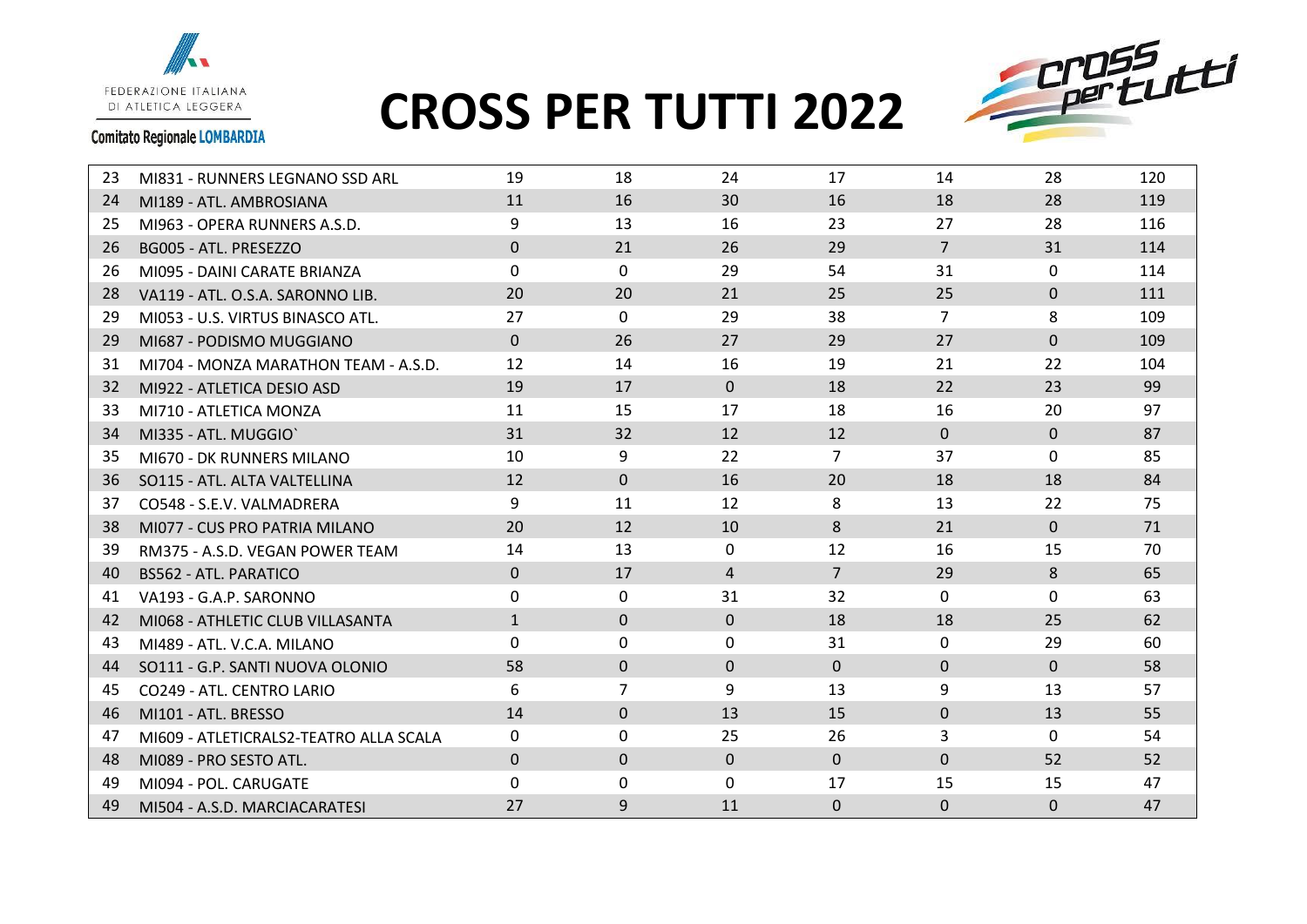



#### **Comitato Regionale LOMBARDIA**

 $\blacksquare$ 

| 51  | VA121 - PRO PATRIA A.R.C. BUSTO A.    | 18             | 7              | 7            | 8              | 0            | $\Omega$       | 40 |
|-----|---------------------------------------|----------------|----------------|--------------|----------------|--------------|----------------|----|
| 52  | MI666 - MARATHON CLUB SEVESO          | 5              | 8              | 9            | 6              | $\Omega$     | 11             | 39 |
| 53  | MI161 - ATLETICA P.A.R. CANEGRATE     | 14             | 11             | 10           | $\mathbf{1}$   | $\Omega$     | $\mathbf{1}$   | 37 |
| 54  | <b>BG795 - BERGAMO STARS ATLETICA</b> | 15             | $\mathbf{1}$   | 3            | $\overline{4}$ | 10           | $\overline{3}$ | 36 |
| 54  | BS521 - FREE-ZONE                     | 12             | 10             | 0            | $\Omega$       | 14           | 0              | 36 |
| 54  | FG299 - A.S.D. DAUNIA RUNNING         | $\Omega$       | $\mathbf 0$    | $\Omega$     | $\Omega$       | 15           | 21             | 36 |
| 54  | MI835 - ALMOSTHERE ASD                | 6              | 6              | $\Omega$     | 4              | 9            | 11             | 36 |
| 54  | MI949 - HEY TEAM SSD A R.L.           | 3              | 4              | 9            | 10             | 4            | 6              | 36 |
| 59  | MI816 - URBAN RUNNERS                 | 0              | $\overline{7}$ | 11           | 15             | $\Omega$     | $\mathbf{0}$   | 33 |
| 60  | CO286 - ATL. O.S.G. GUANZATE          | $\Omega$       | 14             | $\Omega$     | $\Omega$       | 17           | $\Omega$       | 31 |
| 61  | BS355 - U. ATL. VALTROMPIA            | 0              | $\mathbf{0}$   | 0            | $\Omega$       | 15           | 15             | 30 |
| 61  | CO167 - O.S.A. ORG.SPORTIVA ALPINISTI | 3              | 4              | 3            | $\overline{7}$ | 8            | 5              | 30 |
| 61  | MI798 - MILANO ATLETICA               | 4              | 3              | 3            | 3              | 15           | $\overline{2}$ | 30 |
| 64  | MI903 - FORTI E LIBERI MONZA 1878 ASD | $\Omega$       | $\Omega$       | $\Omega$     | $\overline{7}$ | 9            | 11             | 27 |
| 65  | MI404 - G.S. ZELOFORAMAGNO            | 0              | 0              | $\Omega$     | 22             | 0            | 3              | 25 |
| 66  | MI719 - POL. CIRCOLO GIOVANILE BRESSO | $\Omega$       | $\Omega$       | $\Omega$     | $\Omega$       | 6            | 18             | 24 |
| 67  | <b>BS465 - NEW ATHLETICS SULZANO</b>  | 0              | 0              | 22           | $\Omega$       | $\Omega$     | $\Omega$       | 22 |
| 67  | MI741 - I BOCIA VERANO BRIANZA        | $\Omega$       | 3              | 12           | $\Omega$       | $\Omega$     | $\overline{7}$ | 22 |
| 69  | BS652 - MOTUS ATLETICA CASTEGNATO     | 8              | $\Omega$       | 5            | $\Omega$       | $\Omega$     | 8              | 21 |
| 70  | CO017 - ATL. TRIANGOLO LARIANO        | 10             | $\Omega$       | $\mathbf{0}$ | 10             | $\Omega$     | $\Omega$       | 20 |
| 70  | MI214 - ATL, VIS NOVA GIUSSANO        | $\Omega$       | $\Omega$       | $\Omega$     | 0              | 10           | 10             | 20 |
| 72  | MI736 - RHO TRIATHLON CLUB            | $\Omega$       | 18             | $\Omega$     | $\Omega$       | $\Omega$     | $\mathbf{0}$   | 18 |
| -73 | MI083 - ATL, PARABIAGO                | 17             | $\mathbf{0}$   | $\Omega$     | $\mathbf{0}$   | 0            | $\mathbf{0}$   | 17 |
| 73  | MI645 - RUNNERS DESIO                 | $\Omega$       | $\Omega$       | 17           | $\mathbf{0}$   | $\Omega$     | $\mathbf{0}$   | 17 |
| 75  | MI271 - LA MICHETTA                   | 0              | 3              | $\Omega$     | $\Omega$       | 6            | $\overline{7}$ | 16 |
| -76 | CO443 - A.S. CANTURINA POL. S.MARCO   | $\overline{4}$ | 5              | 5            | $\overline{0}$ | $\mathbf{0}$ | $\mathbf 0$    | 14 |
| 77  | BG282 - ATL. CASTEL ROZZONE           | $\Omega$       | 13             | 0            | 0              | 0            | 0              | 13 |
| 77  | MI419 - ATL. VIGNATE                  | $\Omega$       | 0              | 0            | $\mathbf{1}$   | 6            | 6              | 13 |